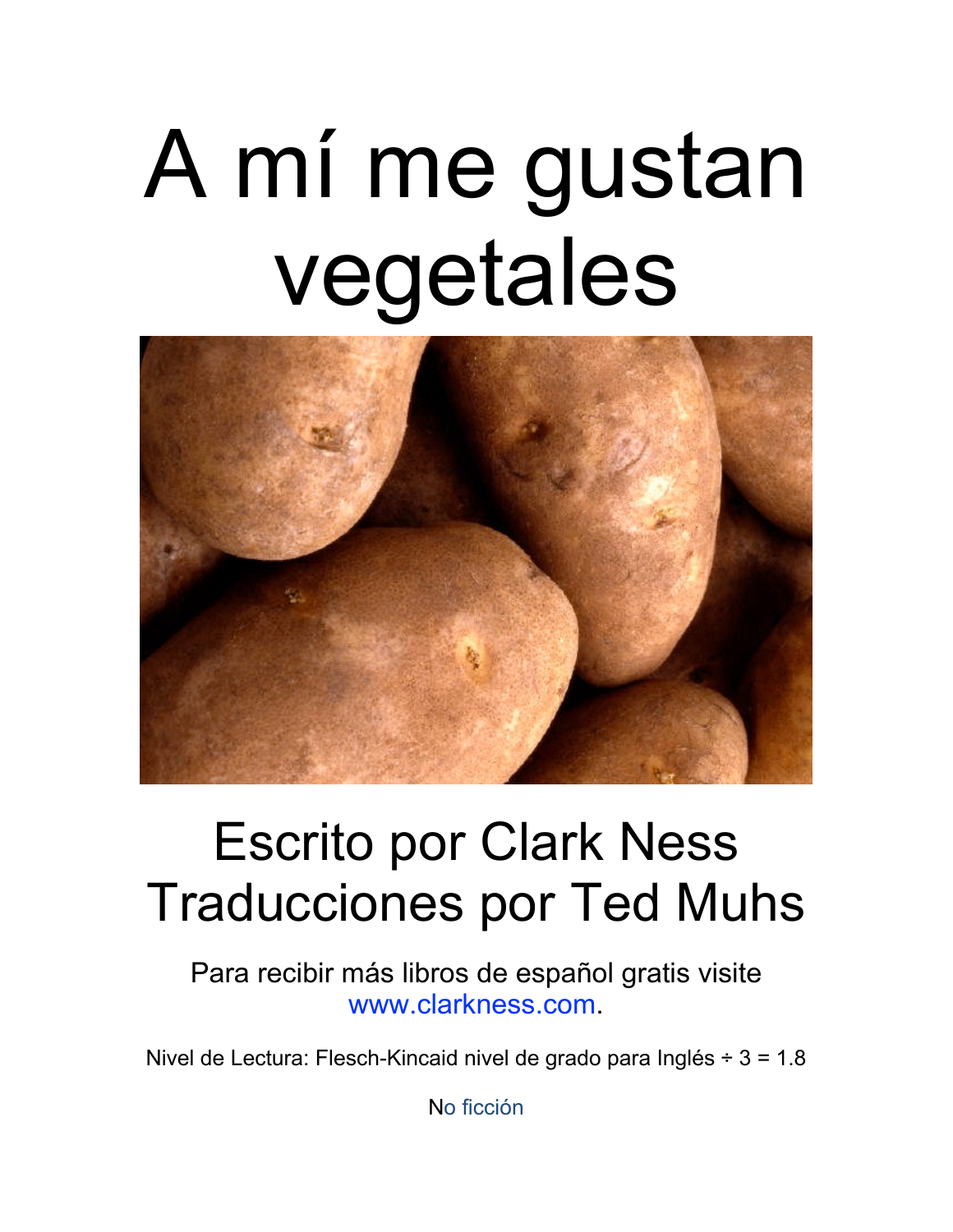

#### Las papas son un vegetal. A mí me gustan papas.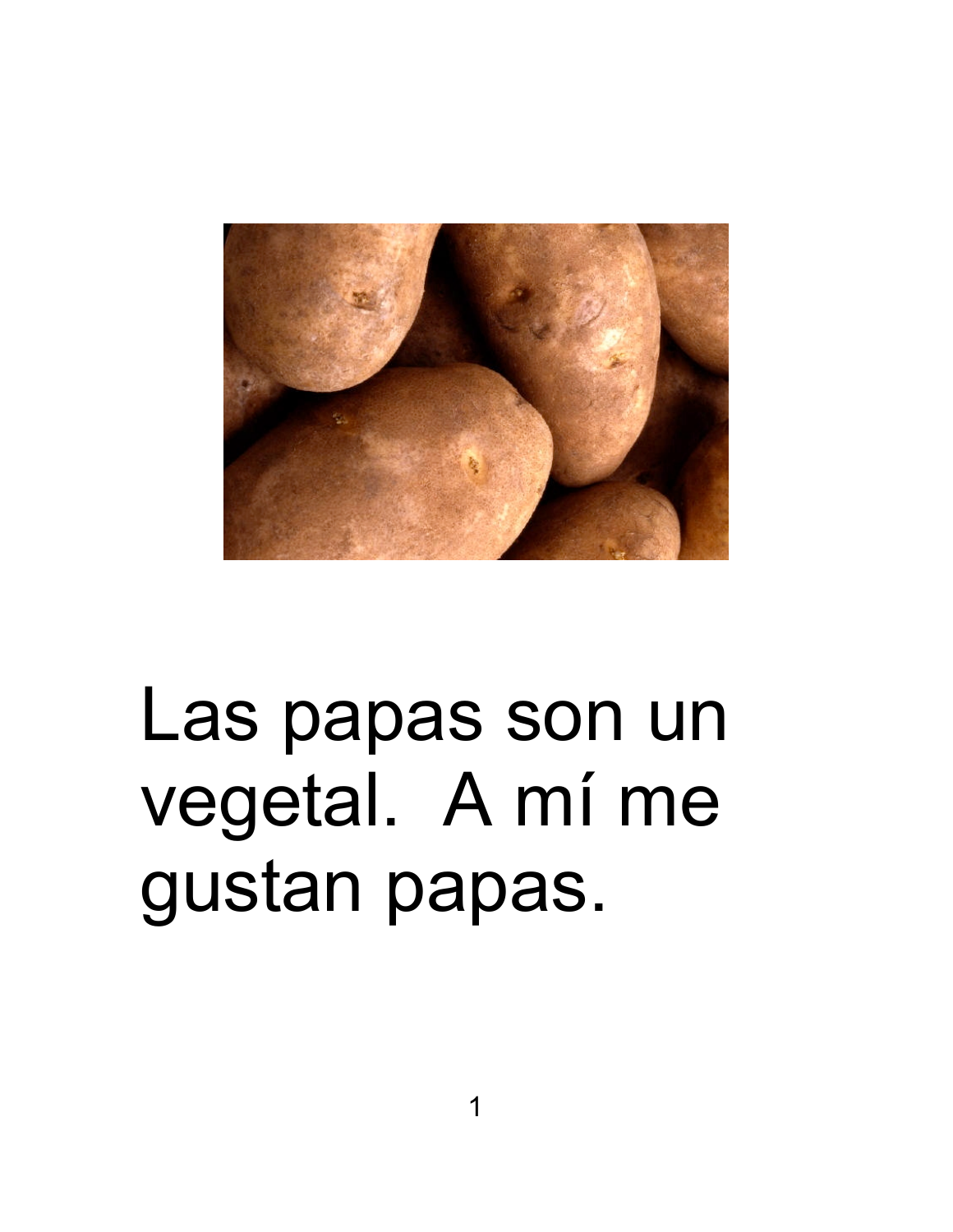

Las zanahorias son un vegetal. A mí me gustan zanahorias.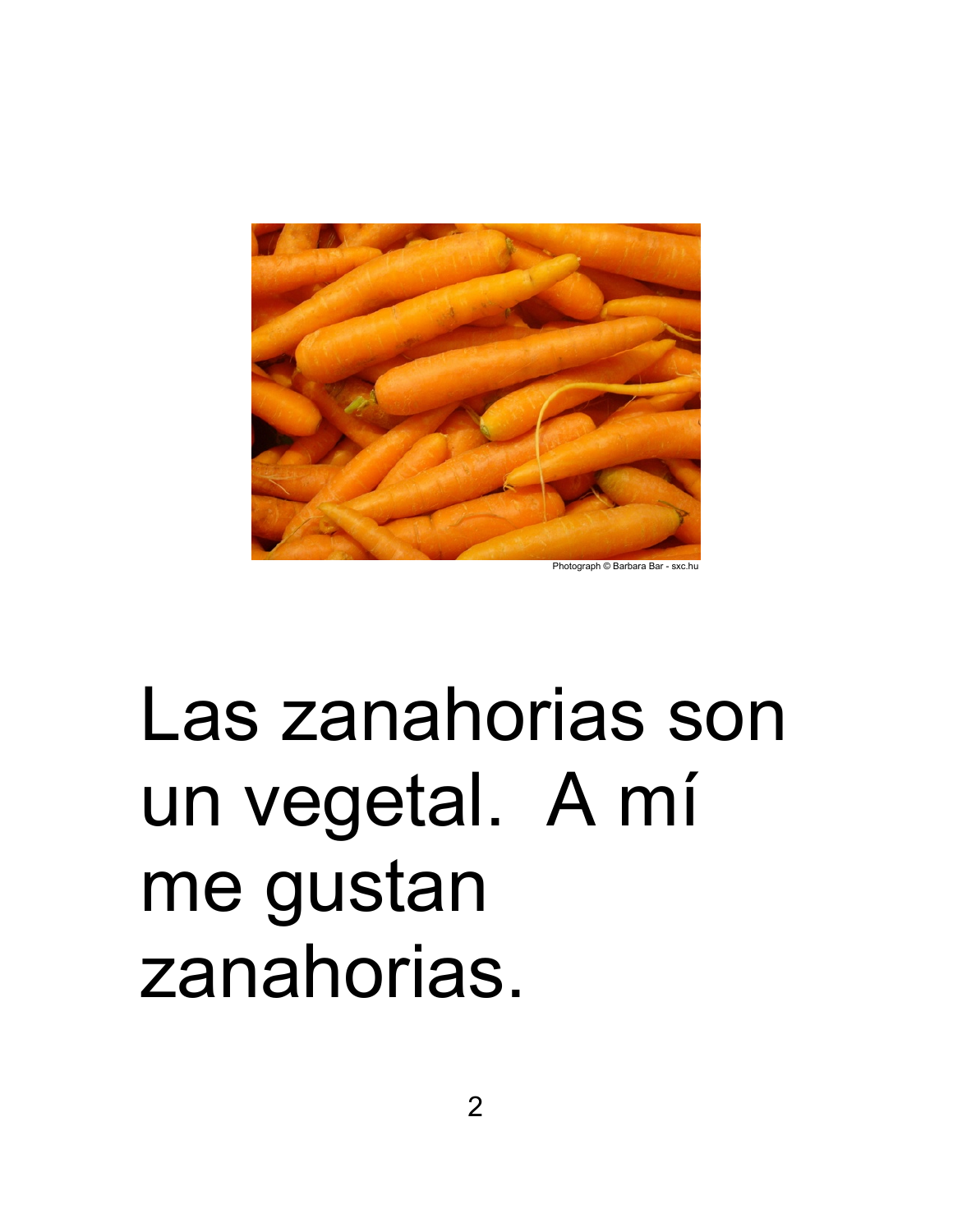

# El maíz es un vegetal. A mí me gusta maíz.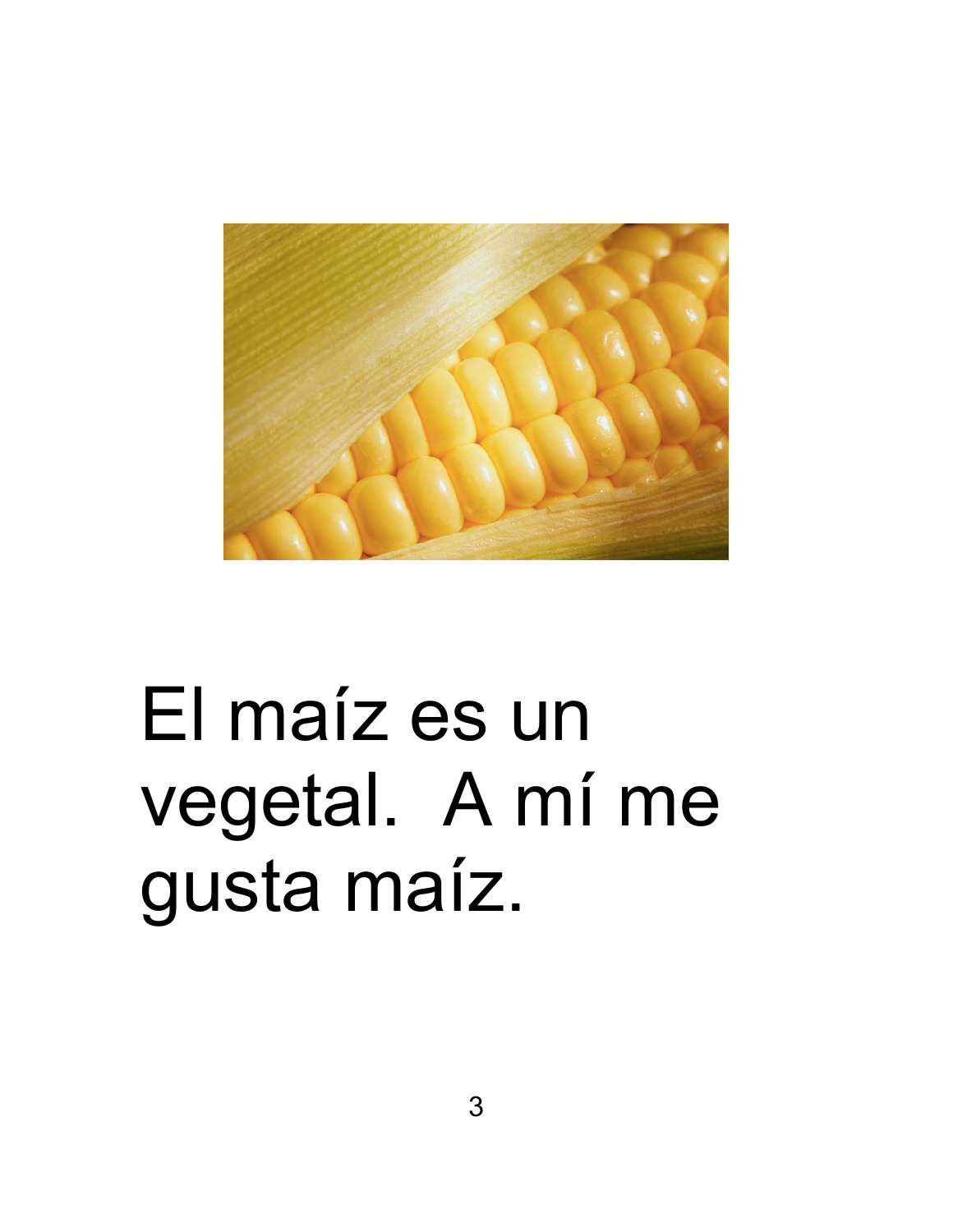

# La lechuga es una verdura. A mí me gusta lechuga.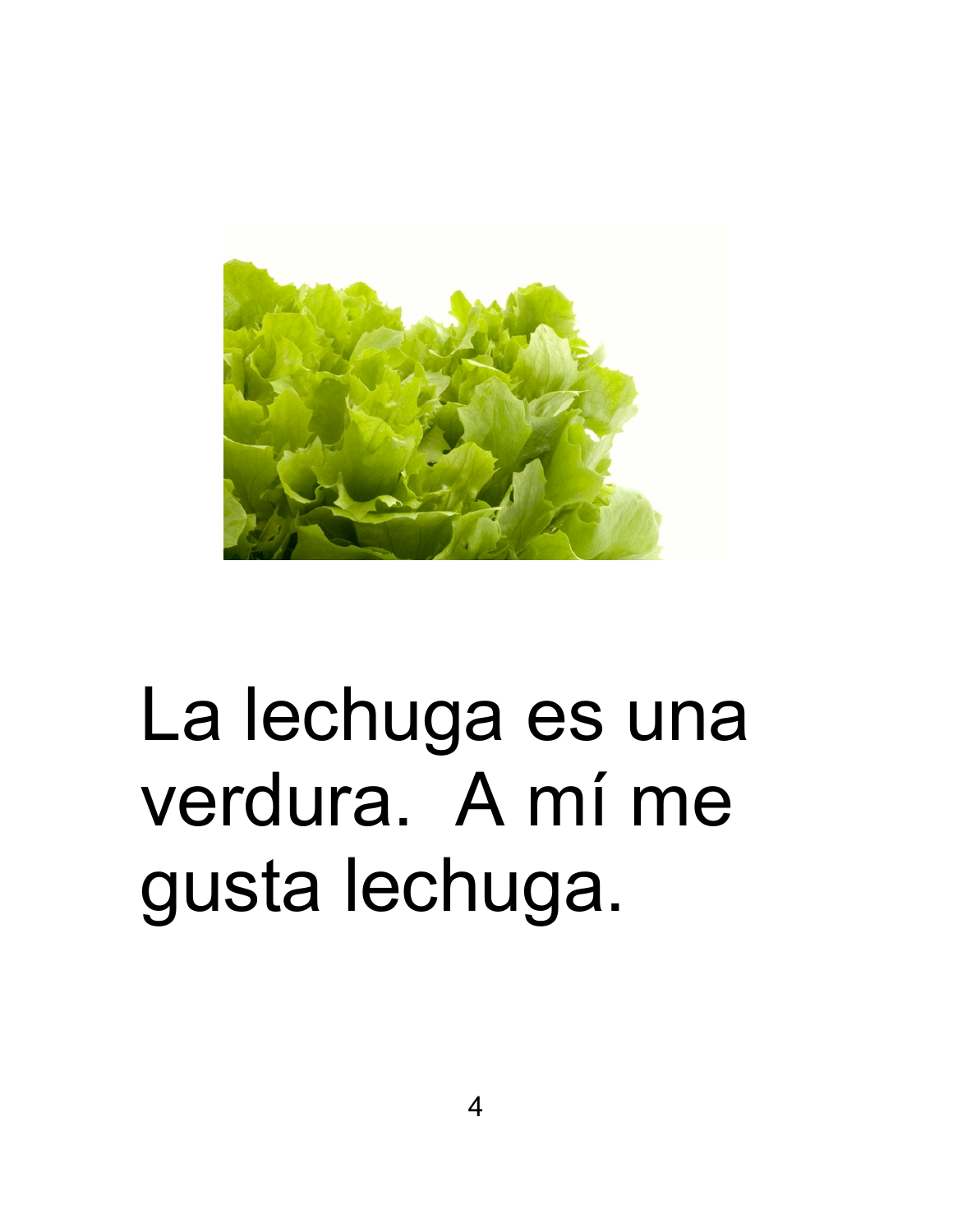

#### Los guisantes son un vegetal. A mí me gustan guisantes.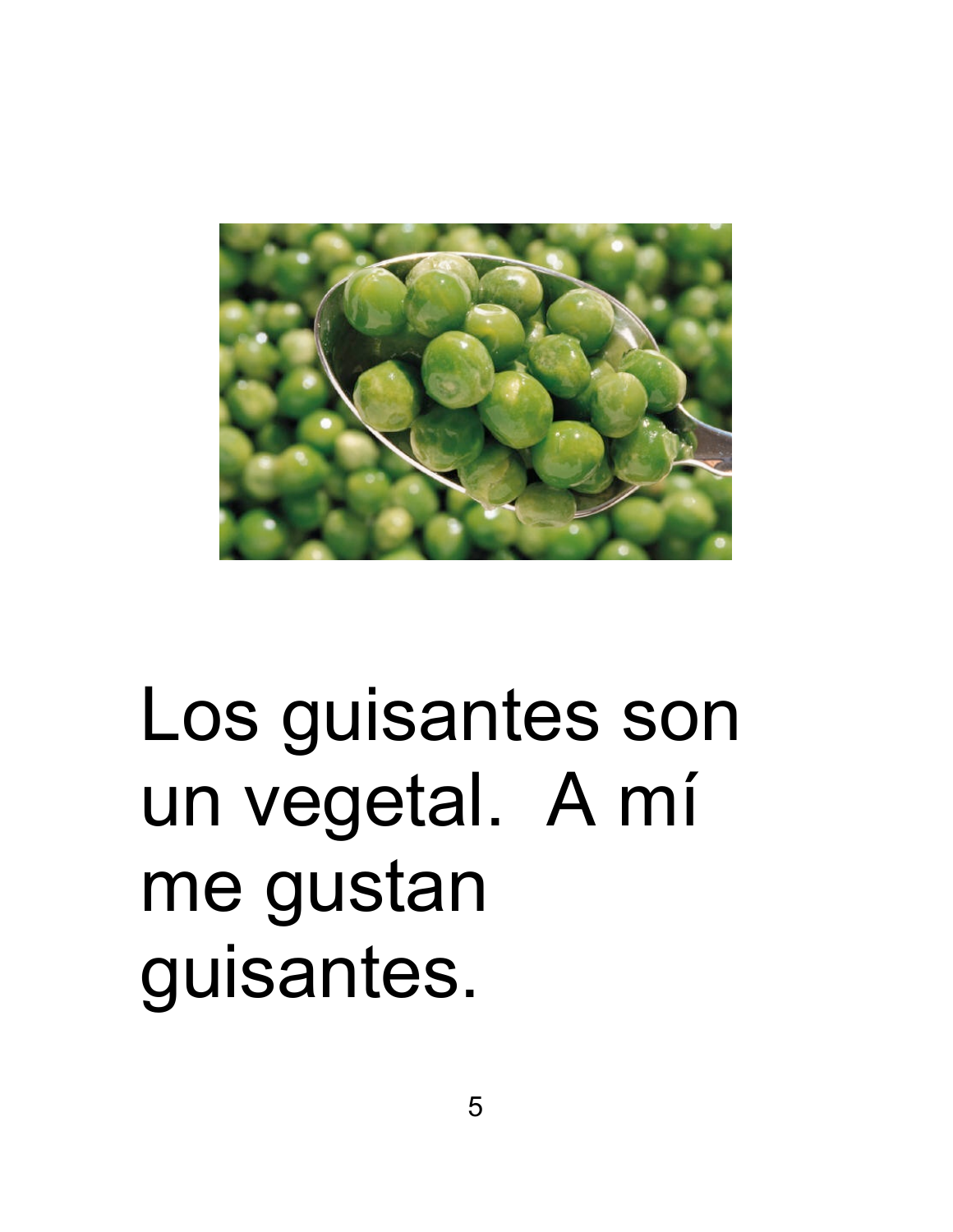

# Las cebollas son un vegetal. A mí me gustan cebollas.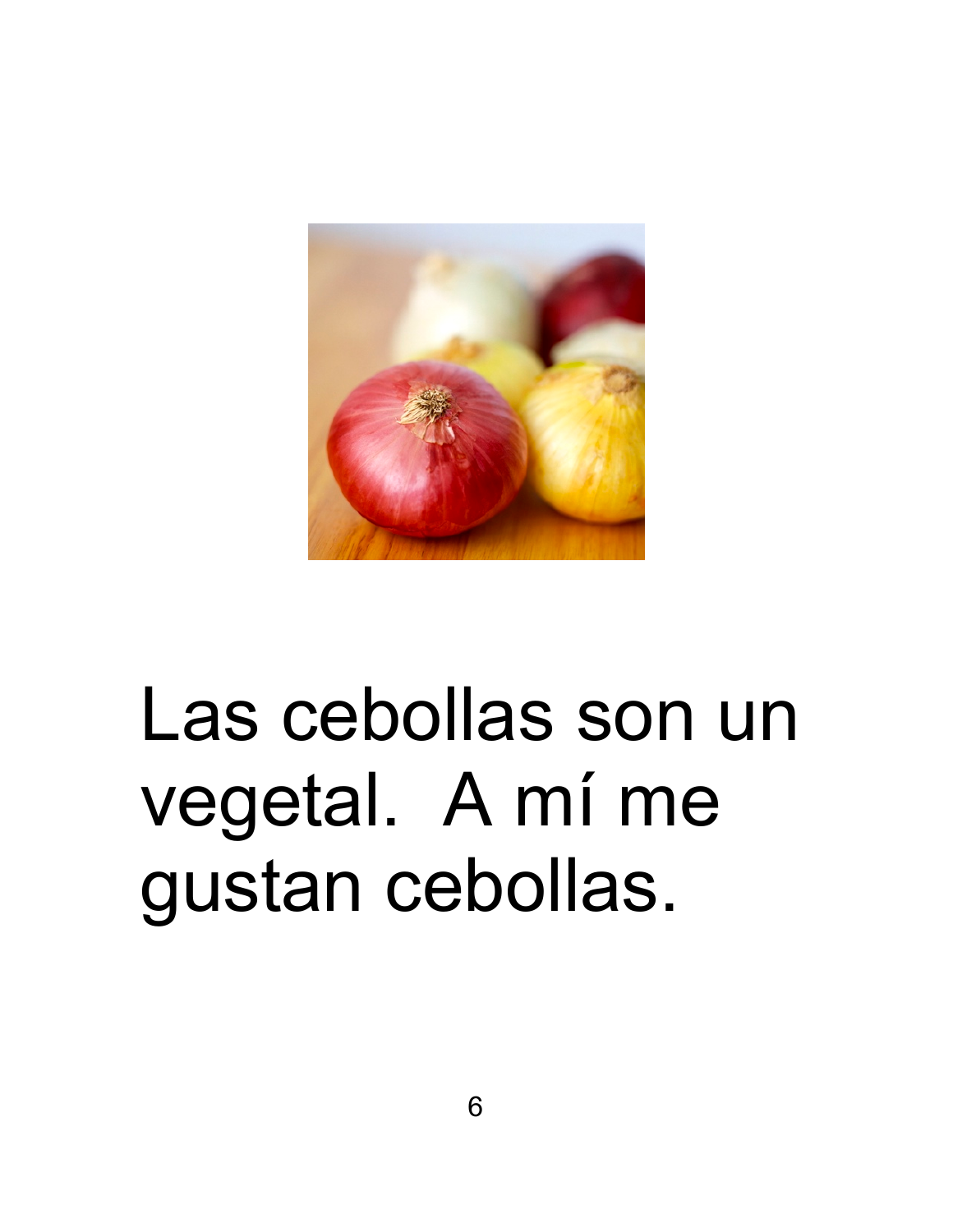

# El brócoli es un vegetal. A mí me gusta brócoli.